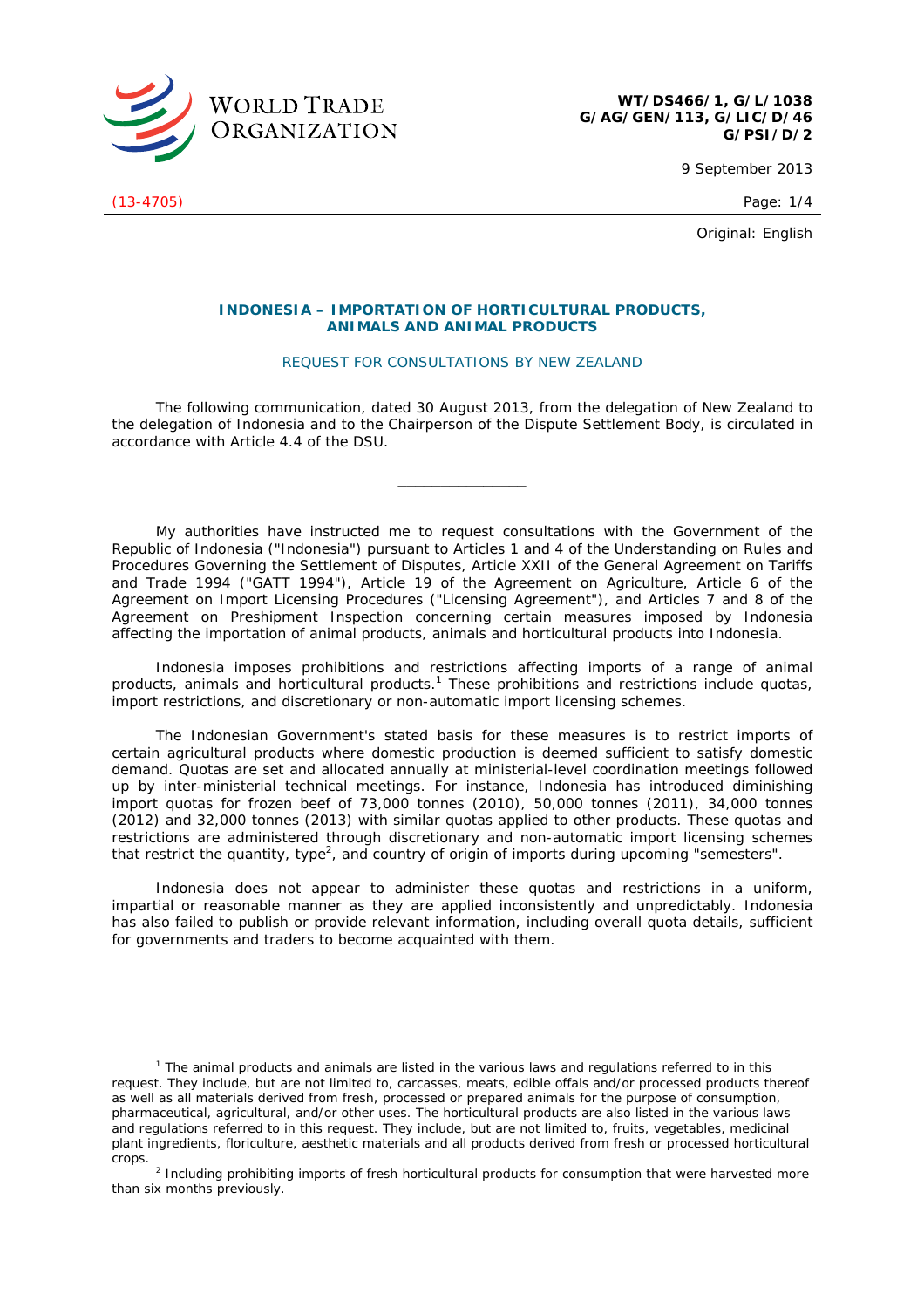$-2 -$ 

Indonesia's discretionary and non-automatic import licensing procedures require importers to complete multiple steps prior to importing into Indonesia. First, an importer must obtain an Import Approval Recommendation ("RPP"<sup>3</sup> or "RIPH"<sup>4</sup>) from the Ministry of Agriculture. Second, an importer must apply and receive a designation as a "Registered Importer for Animal and Animal Products", "Registered Importer for Horticultural Products" or "Producer Importer of Horticultural Products" from the Ministry of Trade.<sup>5</sup> Finally, for each product, the importer must apply for an import licence from the Ministry of Trade.

These licensing procedures have trade-restrictive and -distortive effects and are broader in scope, and more administratively burdensome, than necessary. They do not allow licence holders to choose the source of imports, and do not appear to be administered in a uniform, impartial or reasonable manner as they are applied inconsistently and unpredictably. Indonesia has also failed to publish or provide relevant information regarding the measures, including the basis for granting and allocating licences, sufficient for governments and traders to become acquainted with them.

Furthermore, Indonesia imposes measures affecting the internal sale, offering for sale, purchase, distribution and use of agricultural products that accord less favourable treatment to imported products than to like domestic products, including restrictions limiting the sale of imported beef to the hotel, restaurant and catering sectors and of imported horticultural products to distributors.

Finally, as of June 2013, Indonesia's preshipment inspection authority, *PT. Surveyor Indonesia (Persero) dan PT. Sucofindo (Persero)*, has limited the provision of preshipment inspection activities in New Zealand to a sole company, *Bureau Veritas*, resulting in delays and further impediments to trade.

The trade impact of these various measures is significant. Since the introduction of these restrictions, New Zealand's exports to Indonesia of beef and a range of horticultural products, including apples and onions, have fallen by up to 80 per cent at considerable commercial cost to New Zealand industries.

New Zealand understands that the legal instruments through which Indonesia imposes and administers these measures include, but are not limited to, the following:

## *For Animal Products and Animals*

- Law of the Republic of Indonesia Number 18 of 2009 on Animal Husbandry and Animal Health ("Animal Law");
- Regulation of the Minister of Agriculture Number 50/Permentan/OT.140/9/2011 Concerning Recommendation for Approval on Import of Carcasses, Meats, Edible Offals and/or Processed Products Thereof to Indonesian Territory ("Ministry of Agriculture Regulation 50/2011") as amended by Regulation of the Minister of Agriculture Number 63/Permentan/OT.140/5/2013 Concerning Amendment of Regulation of the Minister of Agriculture Number 50/Permentan/OT.140/9/2011 Concerning Import Approval Recommendation of Carcass, Meat, Offal, and/or their Derivatives into the Territory of the Republic of Indonesia ("Ministry of Agriculture Regulation 63/2013");
- Regulation of the Minister of Trade Number 22/M-DAG/PER/5/2013 Concerning Import and Export of Animals and Animal Products ("Ministry of Trade Regulation 22/2013") which repeals and replaces Regulation of the Minister of Trade Number 24/M-DAG/PER/9/2011 ("Ministry of Trade Regulation 24/2011");
- Law of the Republic of Indonesia Number 18 of 2012 Concerning Food ("Food Law");

 <sup>3</sup> *Rekomendasi Persetujuan Pemasukan*. RPPs are required to import certain animal products and animals, currently listed in Appendices I to III of Ministry of Agriculture Regulation 50/2011 as amended by

Rekomendasi Impor Produk Hortikultura. RIPHs are required to import certain horticultural products, currently listed in Appendix II of Ministry of Agriculture Regulation 47/2013.

In order to import the animal products currently listed in Appendix I of Ministry of Trade Regulation 22/2013 and the horticulture products currently listed in Appendix I of Ministry of Agriculture Regulation 16/2013.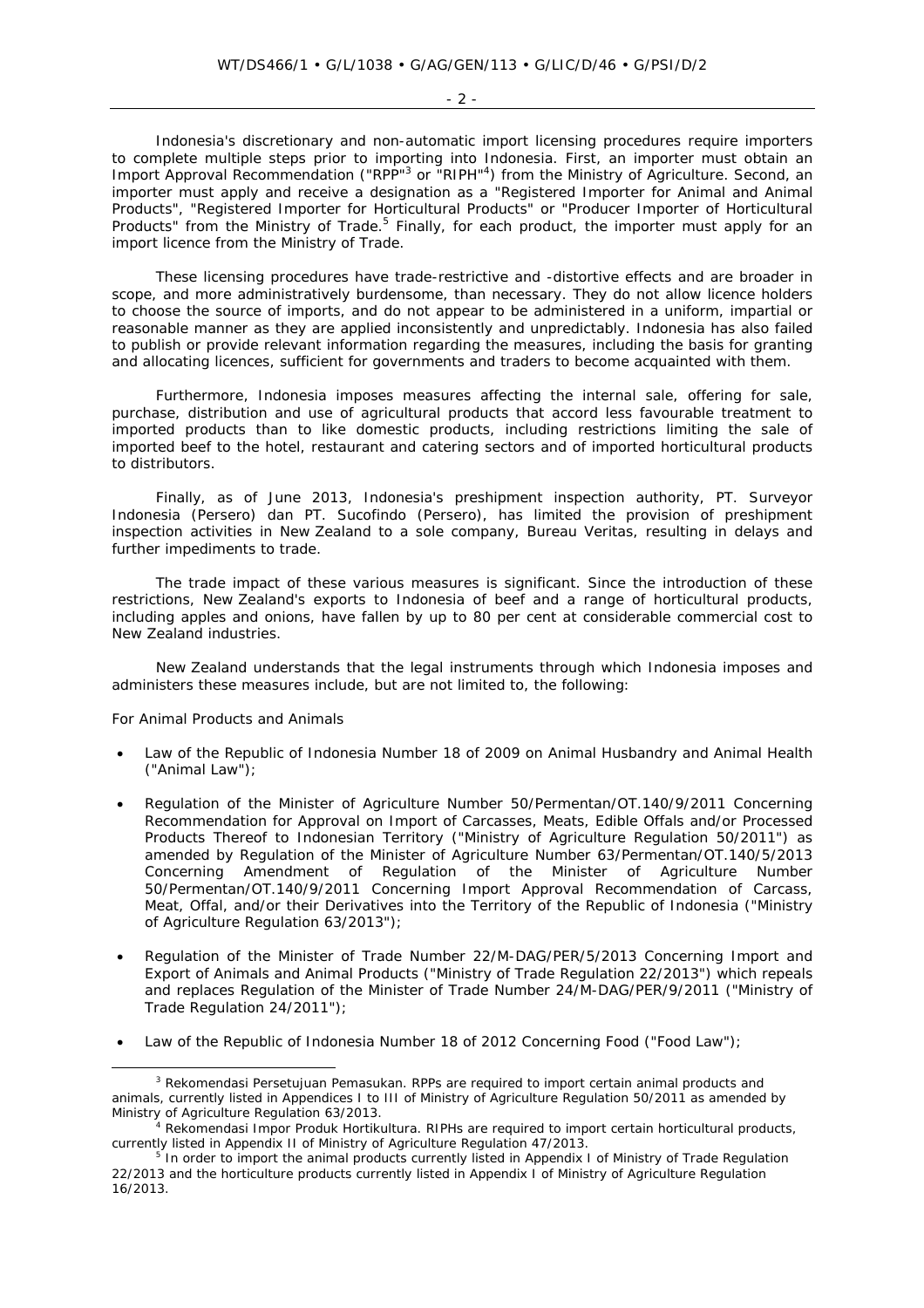- Law of the Republic of Indonesia Number 19 of 2013 Concerning Protection and Empowerment of Farmers ("Farmers Law");
- Decree of the Minister of Trade Number 699/M-DAG/KEP/7/2013 Concerning Beef Price Stabilization ("Ministry of Trade Decree 699/2013");
- As well as any amendments, replacements, related measures and implementing measures.

## *For Horticultural Products*

- Law of the Republic of Indonesia Number 13 of 2010 Concerning Horticulture ("Horticulture Law");
- Regulation of the Minister of Agriculture Number 47/Permentan/OT.140/4/2013 Concerning Recommendation on the Importation of Horticultural Products ("Ministry of Agriculture Regulation 47/2013") which repeals and replaces Regulation of the Minister of Agriculture Number 60/Permentan/OT.140/9/2012 ("Ministry of Agriculture Regulation 60/2012");
- Regulation of the Minister of Trade Number 16/M-DAG/PER/4/2013 Concerning Provisions on Horticultural Products Import ("Ministry of Trade Regulation 16/2013") which repeals and replaces Regulation of the Minister of Trade Number 30/M-DAG/PER/5/2012 ("Ministry of Trade Regulation 30") and Regulation of the Minister of Trade Number 60/M-DAG/PER/9/2012 ("Ministry of Trade Regulation 60/2012");
- The Food Law;
- The Farmers Law;
- As well as any amendments, replacements, related measures and implementing measures.

Indonesia's measures appear to be inconsistent with Indonesia's obligations under the WTO Agreements, including:

- Article 4.2 of the Agreement on Agriculture as the quotas, import restrictions, licensing schemes and similar measures are of a kind "required to be converted into ordinary customs duties" and which Members shall not maintain, resort to, or revert to.<sup>6</sup>
- Article XI:1 of the GATT 1994 as the quotas, import restrictions, licensing schemes and other measures<sup>7</sup> are "prohibitions or restrictions on imports other than duties, taxes or other charges".
- Article 3.2 of the Licensing Agreement as the non-automatic import licensing procedures have trade-restrictive and -distortive effects, are broader in scope and duration than any measure they purport to implement, and are more administratively burdensome than absolutely necessary.
- Article X:3(a) of the GATT 1994 and Article 1.3 of the Licensing Agreement as Indonesia does not administer the laws, regulations, decisions and rulings pertaining to the quotas, import restrictions or licensing schemes in a uniform, impartial and reasonable manner.
- Article X:1 of the GATT 1994 as the quotas and basis for their allocation are not promptly published in a manner so as to enable governments and traders to become acquainted with them.
- Articles 3.3 and 3.5(a) to (c) of the Licensing Agreement due to failure to publish or provide relevant and sufficient information, including overall quota details, country shares of quotas, and the basis for granting and allocating licences.

 $\overline{\phantom{0}}$ <sup>6</sup> New Zealand would also like to consult with respect to import restrictions contingent upon "trigger" domestic prices that appear to be inconsistent with Article 4.2 of the Agreement on Agriculture and Article XI:1 of the GATT 1994.

<sup>&</sup>lt;sup>7</sup> Including limiting the provision of preshipment inspection activities in New Zealand to a sole company.